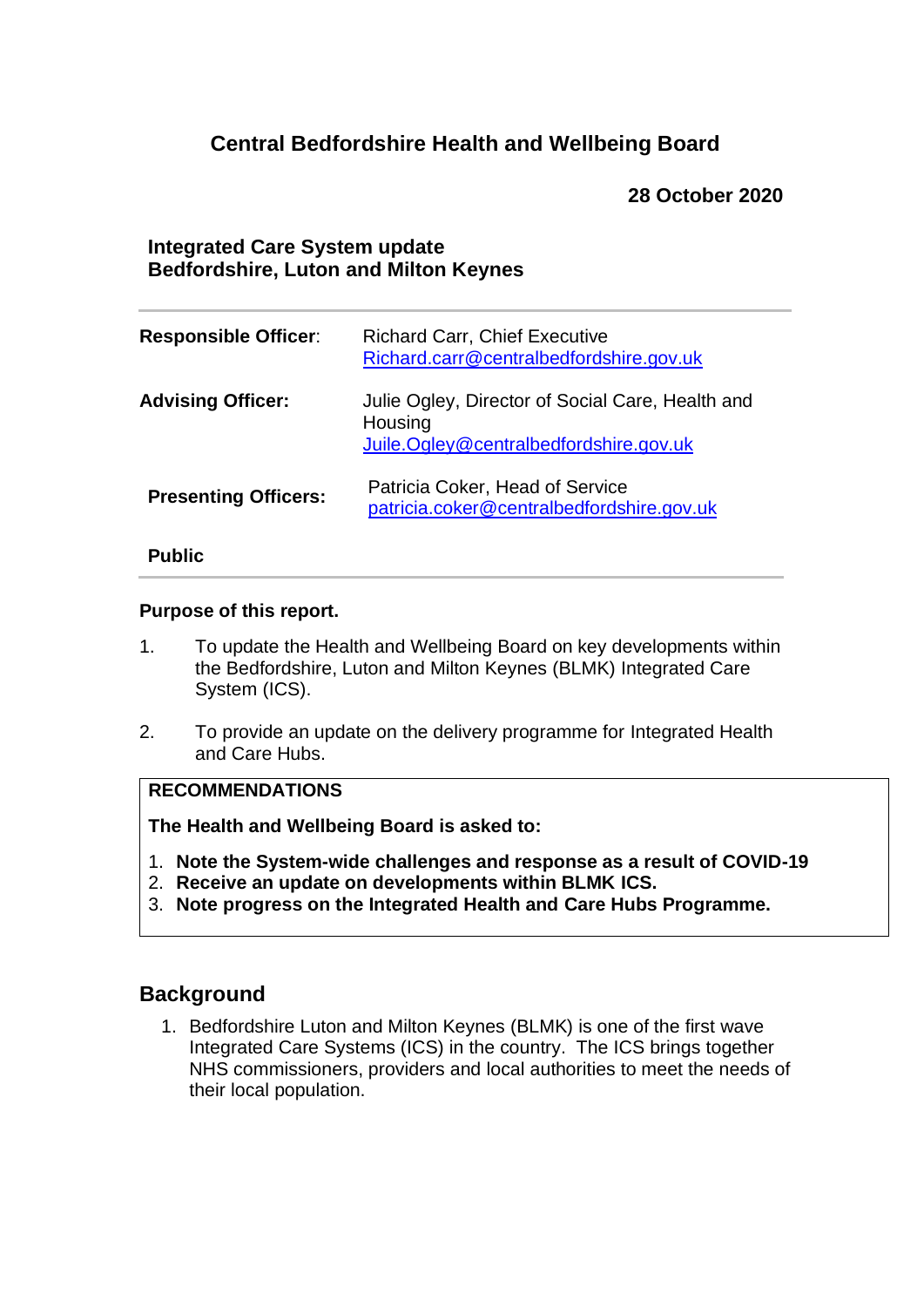- 2. BLMK Integrated Care System has set five priority areas:
	- i. Prevention
	- ii. Primary, Community and Social Care
	- iii. Sustainable Secondary Care
	- iv. Digital Programme
	- v. Systems Integration.
- 3. The focus of the ICS partnership against these priorities are set out below.



- 4. Progress against these priorities in Central Bedfordshire is monitored by the Transformation Board on behalf of the Health and Wellbeing Board through the Place Based Plan.
- 5. This report builds on July 2020 update to the Board.

# **COVID-19 Pandemic**

6. The system-wide partnership response to the Coronavirus (COVID-19) pandemic challenge continues. Health Services are moving into a recovery phase as well as continuing to plan for a surge in the virus and winter pressures. The impact of COVID-19 continues to be felt within the social care sector, particularly with challenges for the adult social care market. Since March 2020, the support for vulnerable people through the Community Hub has included: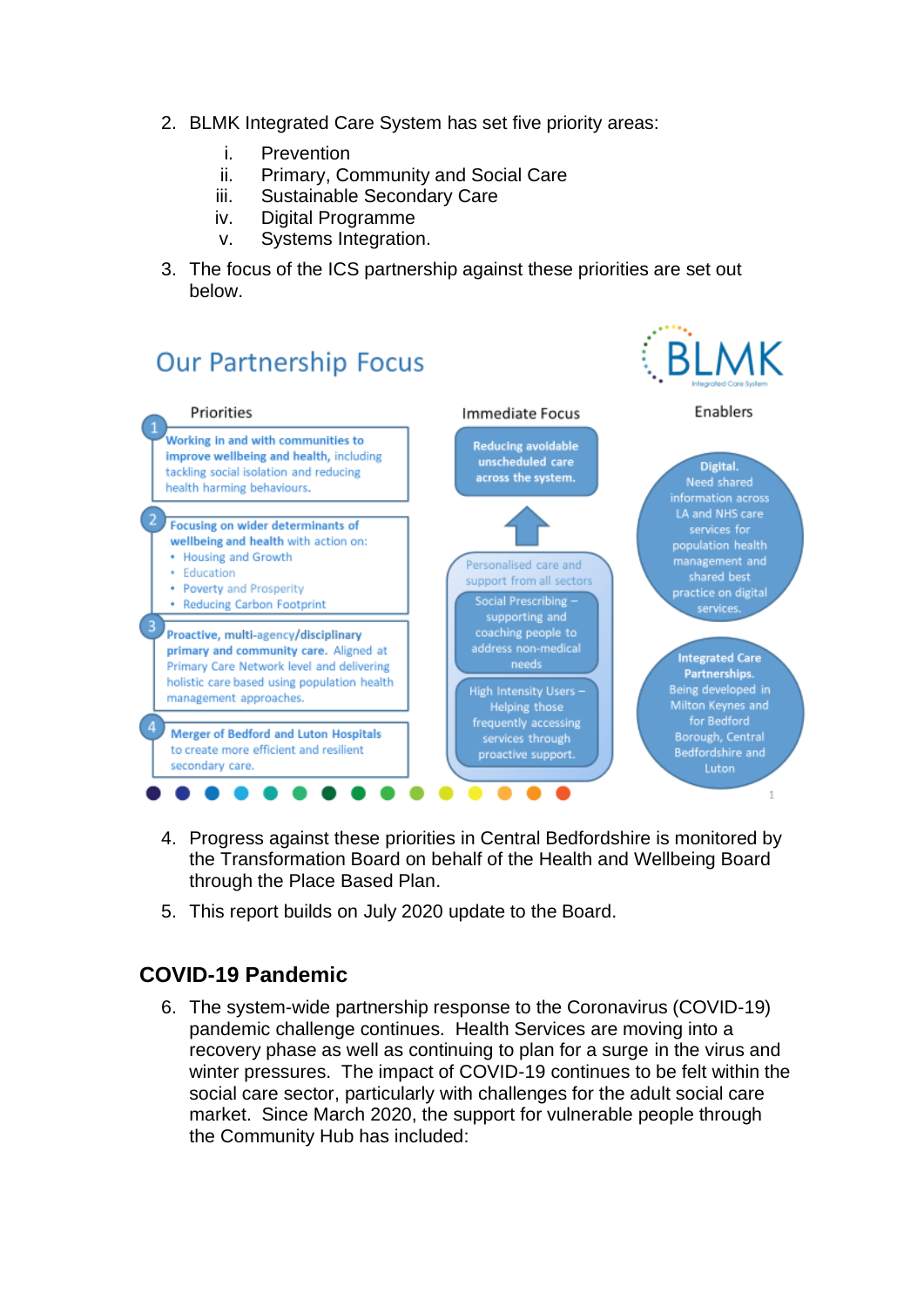- The delivery of 1676 emergency good parcels for 2404 residents
- Financial support to 290 residents
- Prescriptions and medications collected for 382 people
- 165 referrals made to Citizens Advice Bureau
- 132 people referred for more complex support

Although the Hub was called upon much less over the summer months, there are indications that it may well be called upon much more extensively in the foreseeable future as we enter a second wave of infection.

- 7. ELFT Mental Health Services, through the Bedfordshire Wellbeing Service has put online a range of Covid-19 specific webinars and workshops. The Service also prioritises NHS and Care Home staff referrals.
- 8. Support of the Voluntary and Community Sector remains a key part of the systemwide response to COVID-19 and has been central to meeting the challenge.
- 9. Bedfordshire, Luton and Milton Keynes (BLMK) NHS Clinical Commissioning Groups (CCGs) carried out a public survey, in June to find out how the pandemic has affected people's health and well-being, and their personal experience of the way health and care services are being delivered. Results from the survey which concluded on 21 June 2020 will be shared with the ICS, when published.

### **BLMK ICS structural changes**

- 10.Following the appointment of the independent chair to BLMK, further changes are planned to strengthen the core team with the appointment of a full-time Executive Lead. This is a mandated requirement for all Integrated Care Systems but also takes account of the imminent retirement of Central Bedfordshire's Chief Executive, who has been the Senior Responsible Officer since May 2017.
- 11.Recruitment is underway and is expected to be completed by the end of September 2020. At a regional level, NHSE/I has appointed a Lead System Director to better co-ordinate the regional team support to each of the STPs and ICSs with the East of England, as NHSE/I moves to a more embedded assurance model. For BLMK, this is Wayne Bartlett-Syree.

#### **Recovery Planning across BLMK**

12.Guidance and targets were issued to the NHS organisations on the 31 July 2020 to inform national recovery plans submissions in September: draft plans were submitted on 1 September with final plans due on 21 September. The focus is to return non-Covid health services to nearnormal levels, prepare for winter pressures as well as take account of lessons learnt, during Covid including supporting staff and action on inequalities and prevention.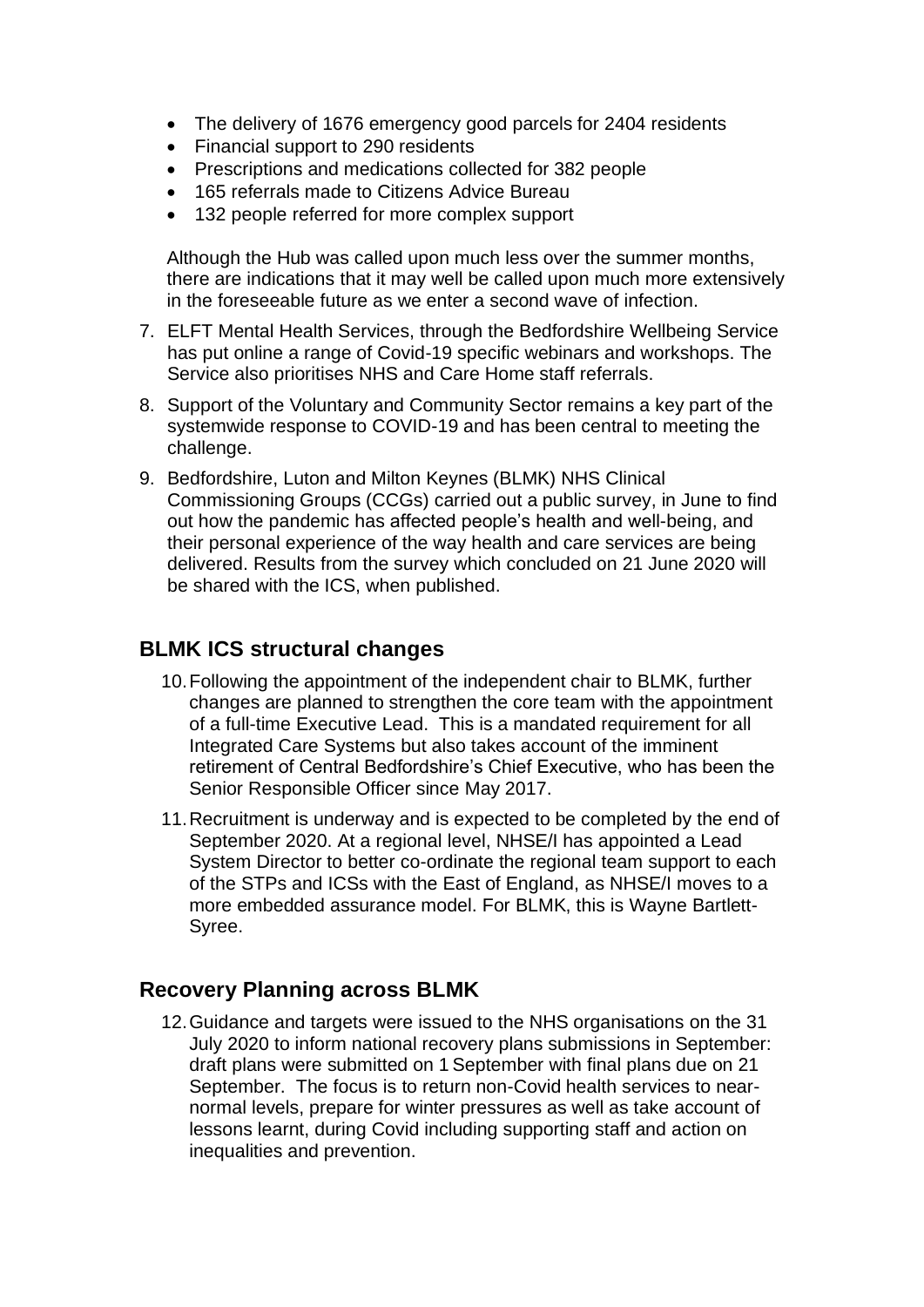- 13.The national submission focuses on service demand as reflected in referrals, acute and diagnostics activity, acute bed capacity, and associated ambitions for elective care, cancer, mental health, and learning disabilities and autism.
- 14.The draft plan for BLMK is projecting that cancer services, hospital outpatients and all diagnostic services, with the exception of endoscopy, will recover to 100% of pre-Covid levels. Elective hospital services are expected to return to circa 90% of pre-Covid levels (in line with the national target) and endoscopy services are projected to be around 70% recovered.
- 15.The plan also outlines measures put in place to prioritise patients based on clinical need, and communication and monitoring of patients whose planned care was disrupted by Covid.
- 16.The wider aspects of recovery, encompassing primary care, community services, social care and winter planning will be covered through a locally embedded self-assurance framework requiring regular upward reporting on recovery.
- 17.Recovery planning is being progressed through the groups established during the pandemic response and brings together health and social care services in order to enable a system-wide response between clinical teams, providers, the CCGs, local authorities and the voluntary sector operating as part of local systems. What is unknown at this stage, is the impact on the recovery of services of a second wave of the virus and the current challenges with the testing programme.

# **Digital update**

- 18.Through and following Wave 1 of the COVID-19 pandemic, all partner organisations across BLMK embraced new working practices to support residents to receive health and care with staff delivering services remotely and always safely.
- 19.As this has been undertaken at pace, a review is now underway to consider which practices to embed or accelerate to support new ways of working in health and care delivery.
- 20.In addition, there is continuing progress to implement the BLMK local health and shared care record across the two health economies, so that service provision within health and care is seamless with secure information available to care professionals at the point of care.
- 21.Whilst there is a national acknowledgment of the need to support care homes, within BLMK a digitisation programme for care homes was already underway. Much progress has been made to provide secure email addresses for the homes as well as audit of WIFI capability, to support access to health and care services remotely.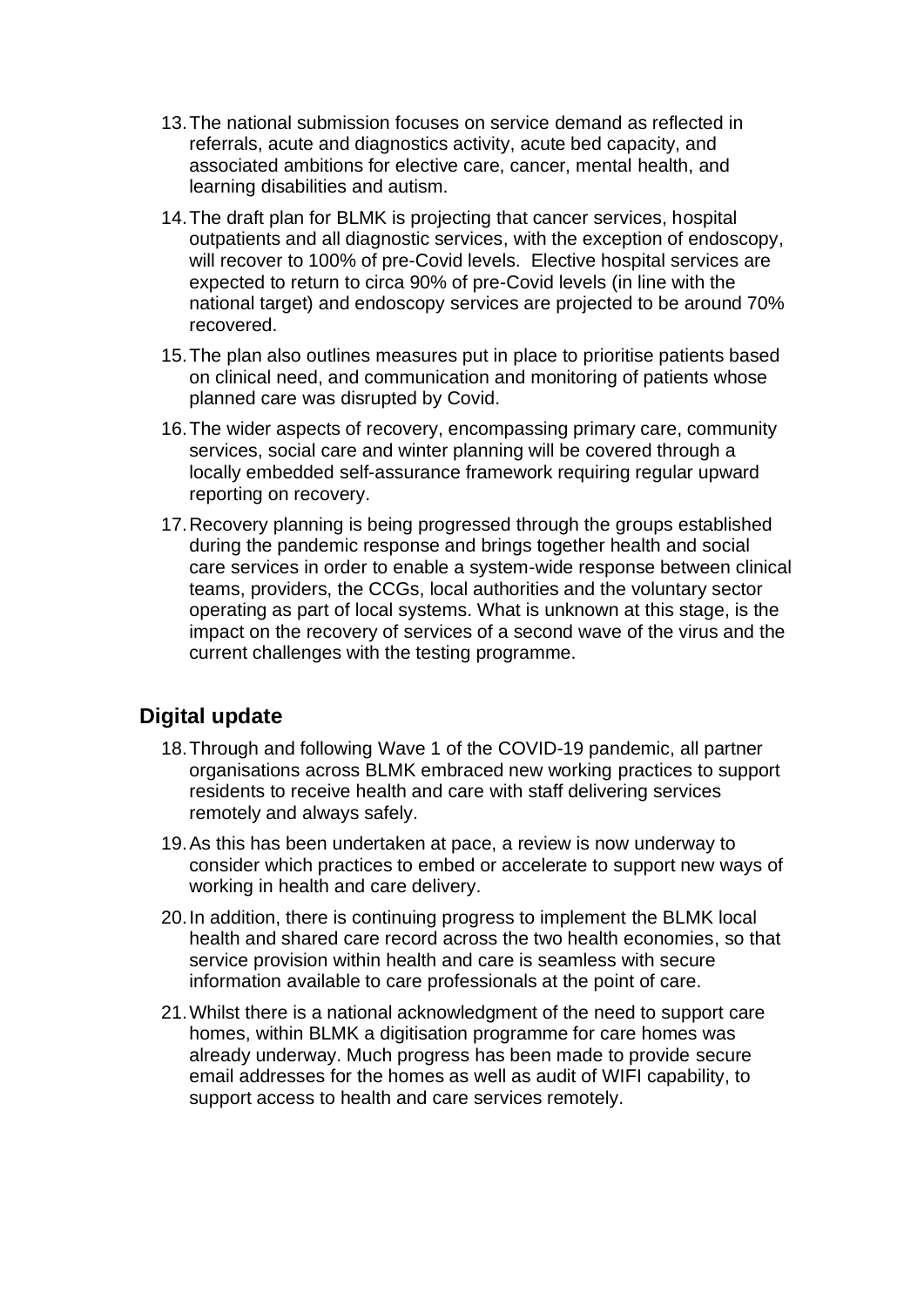- 22.Currently in Central Bedfordshire, 97% of care homes now have access to a secure NHS email address which will enable them to exchange information directly with health care professionals. Support is being offered to the remaining care homes, including care homes for people with learning disabilities, to ensure that NHS email addresses are used.
- 23.Access to mobile devices to support virtual consultations is being accelerated to 30% of care homes, ahead of the national support programme.
- 24.As part of the acceleration programme, BLMK ICS is also fully engaged with the 'think 111' programme, a new NHS system for urgent but not emergency care, which will help route residents to the most appropriate care setting, thereby reducing winter pressures in hospital settings.
- 25.Formal notification of a successful bid to support residents in domiciliary settings, care homes and with targeted health conditions across our full footprint is currently anticipated.

### **Population Health Management**

- 26.A Population Health Management Programme, which was paused due to COVID-19, is due to commence. This centrally funded 20-week programme aims to facilitate joint working in systems to develop robust population health management (PHM) capability, to drive local service delivery through Primary Care Networks (PCNs) and the wider community, acute, mental health, social care and third sector partners.
- 27.Local integrated teams will need to be supported, through risk stratification, to identify key population groups who require targeted, proactive multi-disciplinary support so that they receive sustainable personalised care reflecting their needs. The risk stratification will also identify population groups awaiting elective hospital appointments to consider alternative out of hospital and virtual integrated models of care that could be deployed to support them.

### **Integrated Health and Care Hubs**

- 28.Work on developing Integrated Health and Care Hubs which was paused in response to system pressures due to COVID-19, has resumed. The system-wide focus on responding to the pandemic has had an impact on the delivery timeline for the hubs. The risk of further delay remains as the health and care system responds to current or future challenges posed by the COVID-19 pandemic.
- 29.**Chiltern Vale (Dunstable)** A revised schedule of accommodation to reflect new ways of working, as a result of COVID-19 and increasing use of digital consultation systems, has been produced.
- 30.A full planning application was submitted on 15 June 2020 and is scheduled for consideration at the meeting of Development Management Committee (DMC) on 14 October 2020.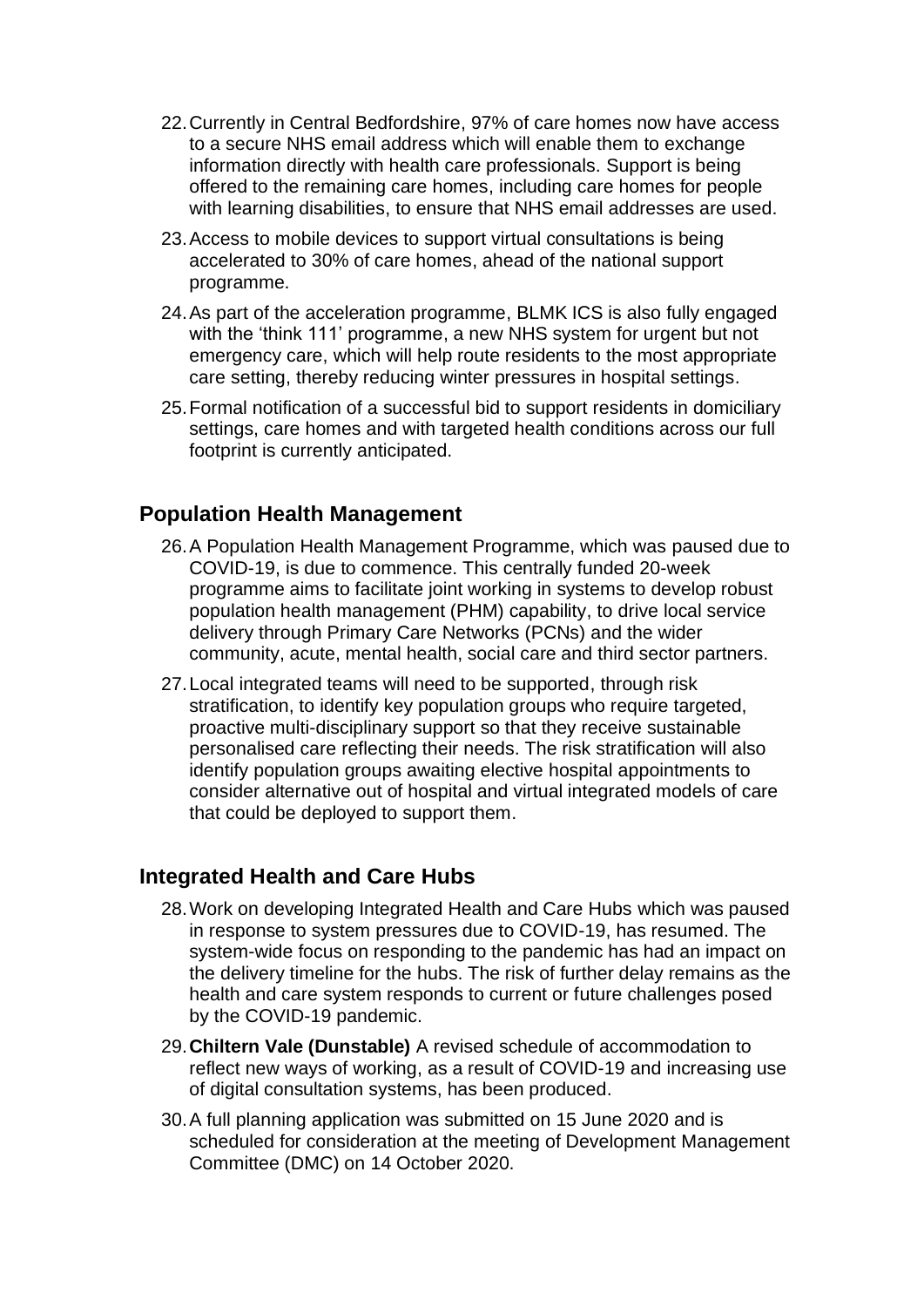- 31.Dedicated webpages have been set up to provide updates and a platform for residents to submit their views. [www.centralbedfordshire.gov.uk/dunstable-hub](http://www.centralbedfordshire.gov.uk/dunstable-hub)
- 32.**Ivel Valley (Biggleswade).** Key providers are now able to engage in the process to develop the service model and a first draft of the schedule of accommodation. Work on the Ivel Valley Hub was paused due to service providers being unavailable whilst they responded to the COVID-19 pandemic.
- 33.Subject to capacity, work will also commence on developing the service model and schedule of accommodation for **West Mid Beds Hub**.
- 34.Further work is underway to scope the delivery timeline and dependencies for **the Houghton Regis** and **Leighton Buzzard** hubs.

### **Financial and Risk Implications**

- 35.A key priority of the ICS is to secure financial sustainability across the BLMK footprint. In the context of the BLMK Five Year Plan, intense work is now taking place on the more detailed operational plan for 2020/21.
- 36.Funding for two Health and Care hubs has been included in the Council's Capital Programme. The affordability of the revenue implications of the hubs (for potential occupants) will be determined once the detailed costings are available and as the Heads of Terms are negotiated. Other key risks include ensuring enough stakeholder capacity to engage with the programme, while faced with competing priorities; and availability of the capital to deliver the full programme.

# **Legal Implications**

37.There are no direct legal implications from this report.

### **Governance and Delivery Implications**

- 38.The ICS is led by a Chief Executive Officer Group and has responsibility for ensuring resources are in place to produce the plan. The Chief Executive of this Council is the Senior Responsible Officer for BLMK ICS and is the chair of Central Bedfordshire Transformation Board, a subgroup of the Health and Wellbeing Board.
- 39.Each local authority area 'Place' in the ICS will also produce a five-year place plan, which will be overseen by their Transformation Board or their equivalent. The priorities of the ICS are consistent with the Health and Wellbeing Board's Health and Wellbeing Strategic priorities.
- 40.The Hub programme is overseen by the Hub Development Steering Group, comprising directors from BCCG and Central Bedfordshire Council. The Steering Group is supported by a Programme Group comprising colleagues across the Council; in Adult Social Care, Assets, Major Projects, Children Services, strategic and primary care leads from BCCG. Decisions on Council funding will be made through the Council's Executive.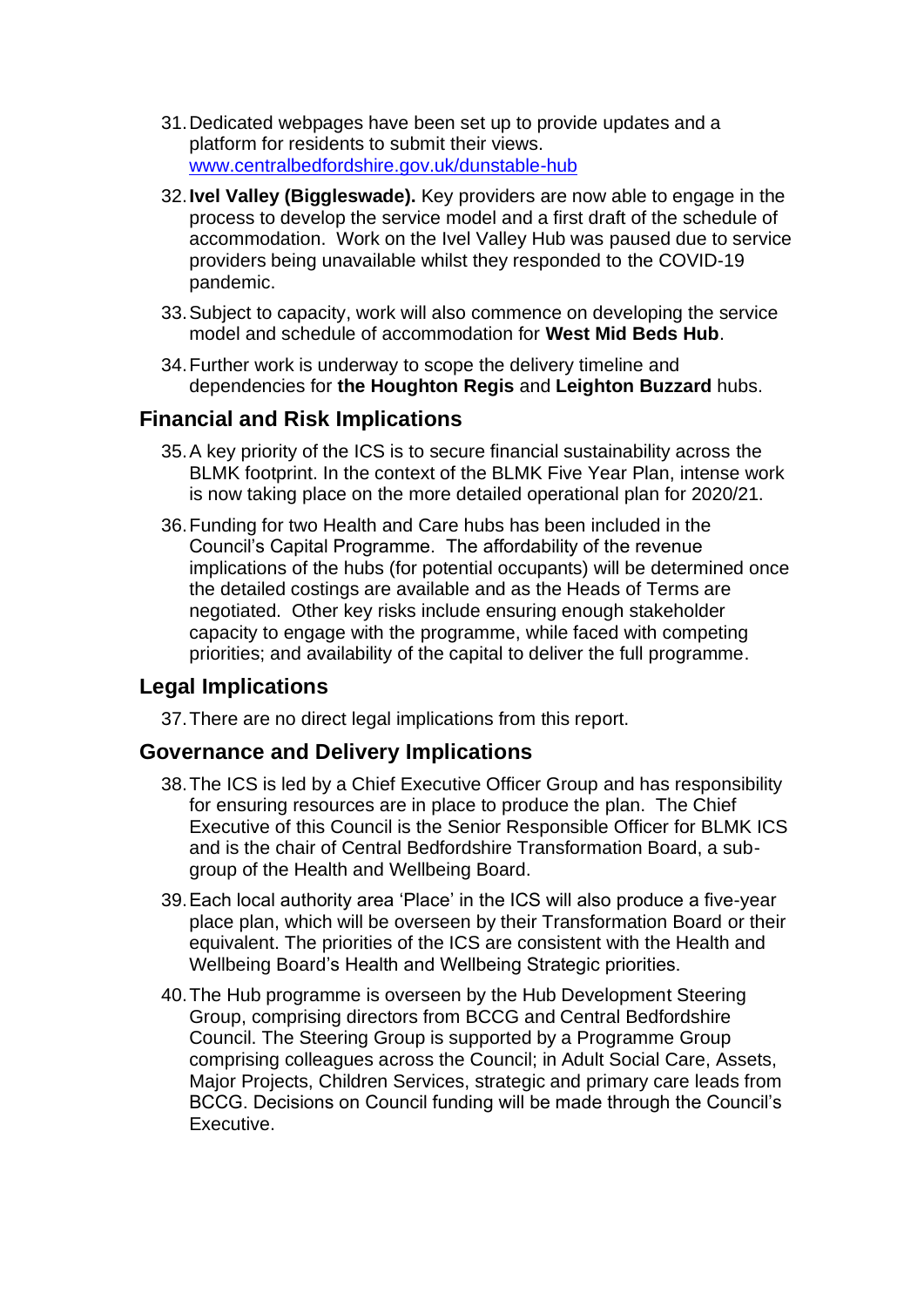# **Equalities Implications**

41.The PSED requires public bodies to consider all individuals when carrying out their day to day work – in shaping policy, in delivering services and in relation to their own employees. It requires public bodies to have due regard to the need to eliminate discrimination, harassment and victimisation, advance equality of opportunity, and foster good relations between in respect of nine protected characteristics; age disability, gender reassignment, marriage and civil partnership, pregnancy and maternity, race, religion or belief, sex and sexual orientation. Consideration of equality implications will be built into the development of the Place Plans and the 5 Year Plan.

# **Sustainability Implications**

- 42.There are no negative sustainability implications as a result of this report.
- 43.ICS Programmes and initiatives will take account of Central Bedfordshire's [Central Bedfordshire Sustainability Plan \(2020-2030\)](https://centralbedfordshire.app.box.com/s/yf5w3nsu5p4bnre6zodjxvb8bpaami82/folder/122062788089) and helps to create multiple benefits for local communities and businesses.
- 44.The ICS is focused on improving outcomes and the way health and care services are delivered for the local population.
- 45.The ICS supports the delivery of key infrastructure projects which will benefit residents of Central Bedfordshire.
- 46.The Integrated Health and Care Hubs Programme brings health and care services closer to where people live. Design and location of the Hubs will have due regard to requirements for accessibility and local connectivity.

# **Implications for Work Programme**

- 47.The work programme will be developed to ensure that progress on producing and delivering the Place Plan, is effectively monitored.
- 48.Progress on the Hub Programme will continue to be reported as part of the ICS Update report.

### **Conclusion and next Steps**

- 49.The Health and Wellbeing Board is asked to note the system update in response to COVID-19.
- 50.Final Recovery Plans for the Health and Care System is due for submission to NHSE/I due on 21 September.
- 51.There is continuing progress to implement the BLMK local health and shared care record. In addition, digitisation support to care homes continues with more care homes now using an NHS email address to engage with healthcare professionals.